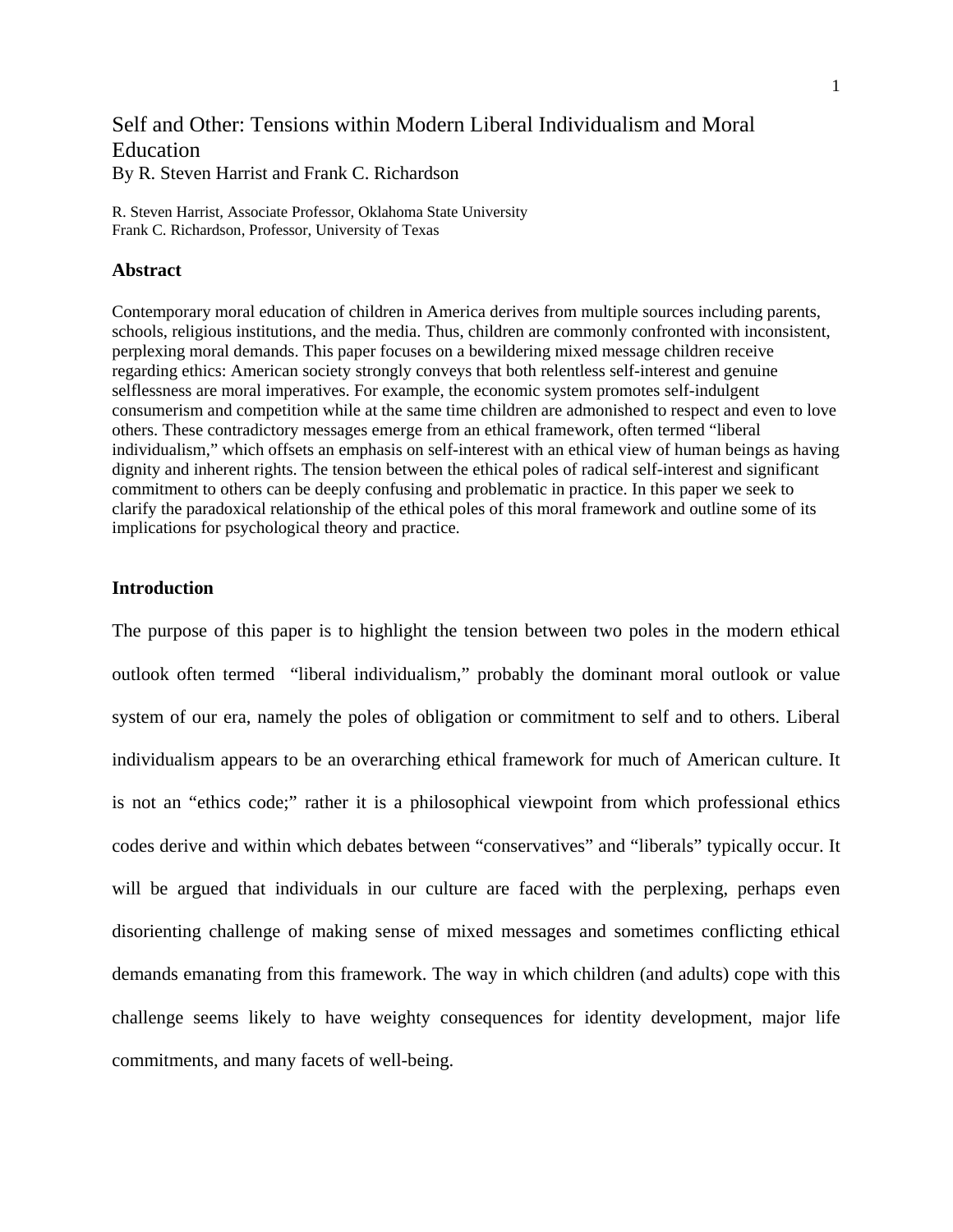The beginning of the paper will briefly outline the philosopher Charles Taylor's (1989) contention that being a healthy, whole person necessitates being oriented in moral space. This line of reasoning will set the stage for explaining the importance of recognizing possible gaps or contractions in our ethical views or frameworks, especially as they pertain to the relationship of self and other. Some of the most important features of liberal individualism and its underlying assumptions will be outlined as a way of highlighting the dilemmas and challenges individuals in our culture commonly face on this front. The moral imperative of individualism and pursuit of self-interest may be easiest to recognize at the political and economic levels, so a brief sketch of this dynamic follows in the next section as a way of highlighting the importance of the topic of individualism. A review of four variations of liberal individualism in our culture will require more detailed analysis follows in a later section of the paper. Finally, the role psychology has perhaps unwittingly played in promoting a problematic or one-sided individualism will be discussed.

In this paper is not possible to do more than briefly outline Taylor's (1989) tightly reasoned contention that psychological health and wholeness require orientation in a moral space. However, understanding his basic thesis will reveal potential difficulties faced by persons attempting to cope with, adapt to, or integrate apparent paradoxes or even potential contradictions in the overarching ethical framework of liberal individualism. Liberal individualism is one moral framework that provides orientation in moral space, though as Taylor points out; there have been a variety of robust moral frameworks throughout history.

 Taylor (1989) argues that ethical frameworks in all cultures provide a background or context for moral intuitions, reactions, and judgments required in daily living. The traditional place of ethical frameworks has been questioned in modern culture, in part, due to the success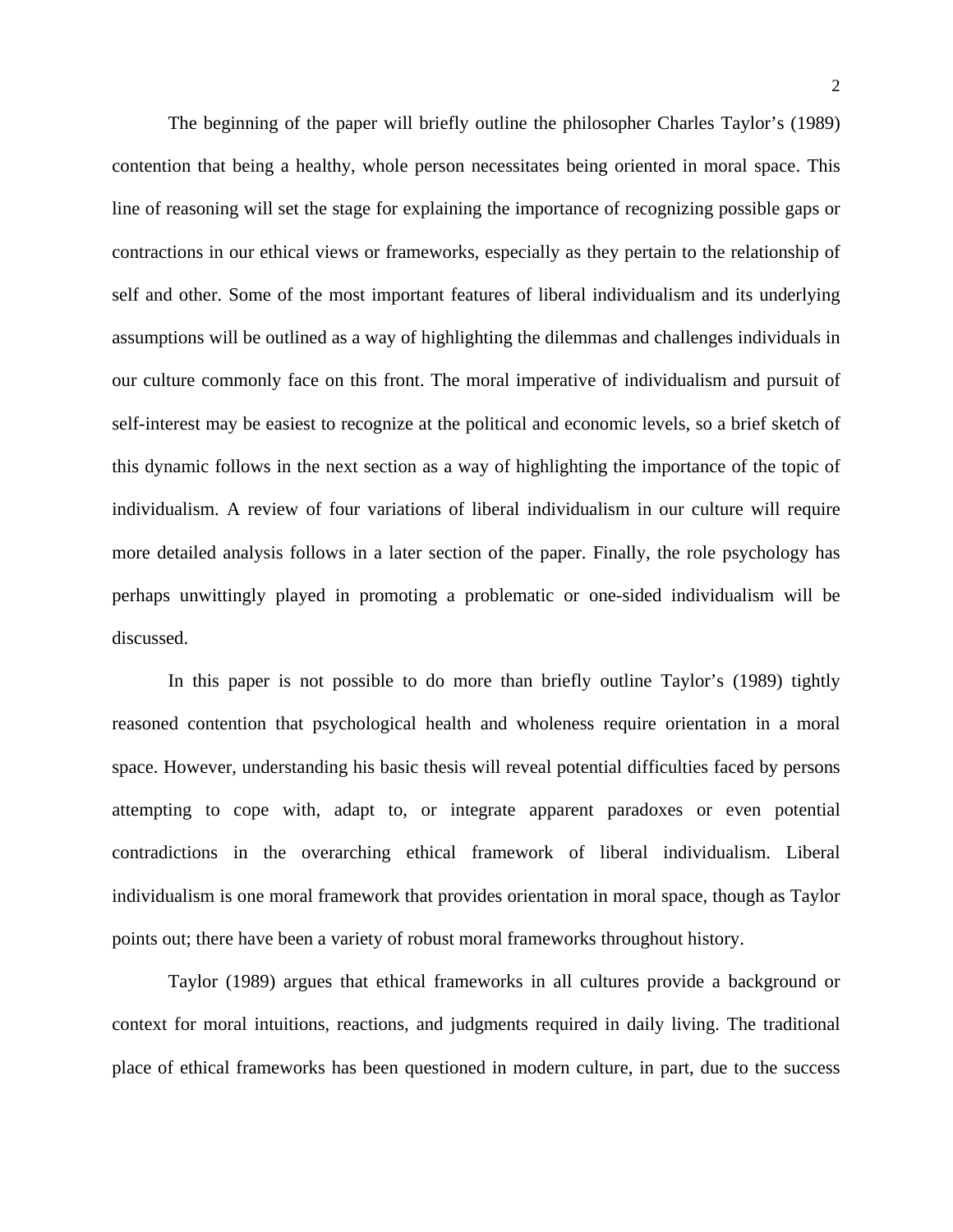and prominence of the natural sciences and technology. In fact some have gone so far as to say that we can or should do without ethical frameworks altogether and focus purely on technical or utilitarian considerations and tasks—as if that were not a highly tendentious ethical framework in its own right. In any case, people in pre-modern or traditional societies took for granted that they belonged to a meaningful and ordered world, a vision that was shared widely throughout their community. The upending of this sort of traditional vision of a meaningful cosmic order came about with the advent of the natural sciences and a metaphysical and moral outlook that gave science pride of place so far as both knowledge and practical life are concerned. Above all, this new view adopts an "objectifying" approach to the world (Richardson, Fowers, and Guignon 1999). Natural science operates by abstracting away from the particular and by sifting out bias and opinion from observable, replicable phenomena. By doing so, science regards the world in a somewhat detached and impersonal manner. In doing so, it treats the values, experiences, and meaningful relationships of ordinary life very differently than ever before. In this new order of things, experiences of beauty, relevance to our purposes, goodness, and so on, tend to be regarded as mere human preferences confined to a private, subjective realm. This kind of "subject-object ontology," defines an outlook on the world that under-girds and shapes much of our modern view of life. This new scientific outlook and ontology support a picture of ourselves as both disengaged scientific observers confronting a separate material universe and, in the realm of ethics and politics, as quite separate, autonomous, and free individuals (Richardson and Zeddies 2001).

Psychologists and social scientists are familiar with the claim (sometimes referred to as the "naturalist reduction") that only the types of methods employed in the natural sciences produce real knowledge. Ethical frameworks are unable to be verified according to these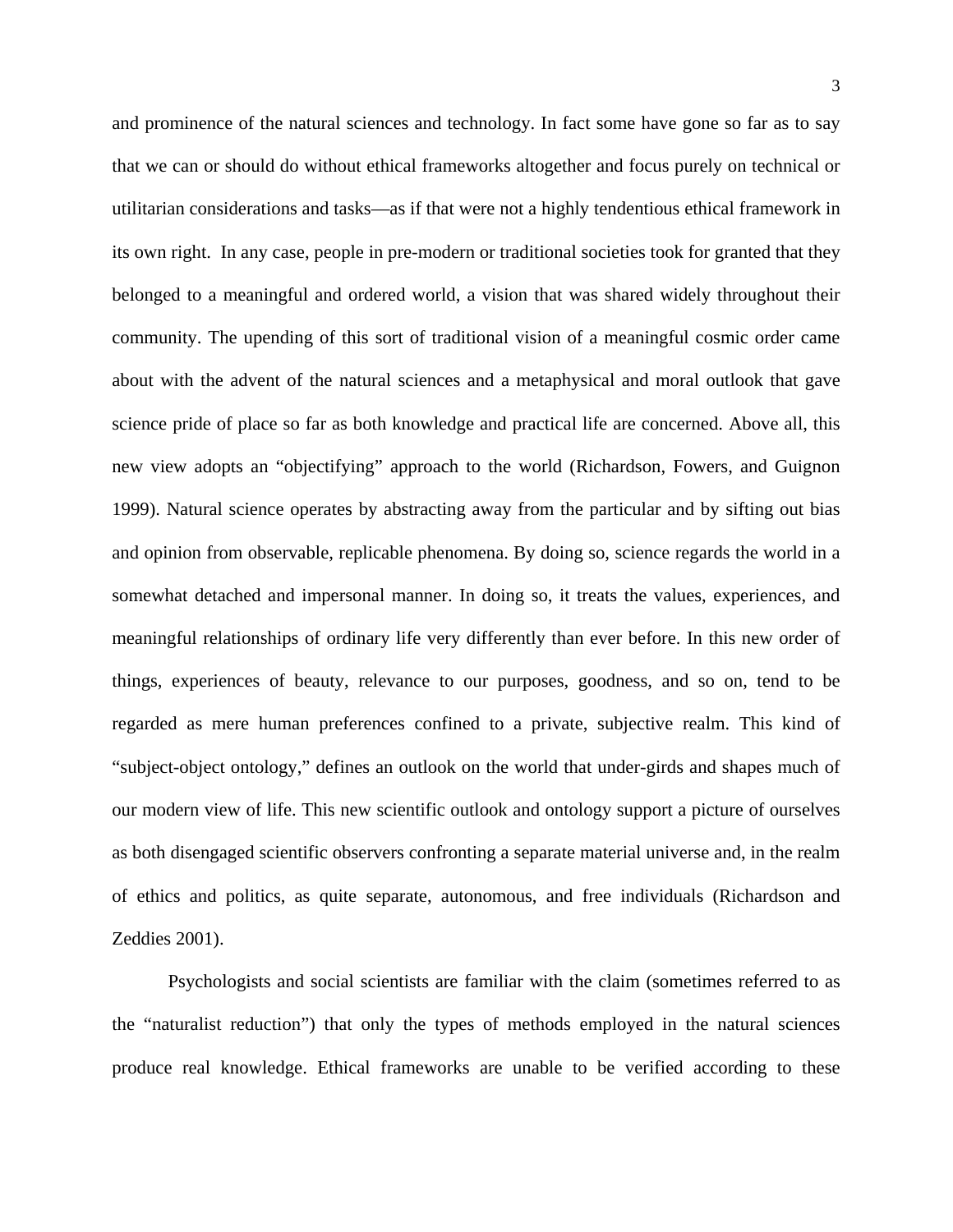methods and are thus thought to be unverifiable "stories" -- irrelevant to those who seek authentic knowledge (Taylor 1989). Taylor argues, however, the naturalist reduction that denies ethical frameworks altogether is not credible at all. Building on Taylor's argument, some leading theoretical psychologists (Richardson 2005; Slife, Smith, and Burchfield 2003) argue that psychologists and psychotherapists who advocate, often vehemently, for "value-neutrality" or a thoroughly "non-judgmental" approach to research findings or therapy clients are anything but value neutral or nonjudgmental. Paradoxically, they present value neutrality as a firm moral imperative. Once we appreciate this paradox, it becomes clear that these advocates really are seeking to defend and advance some quite familiar modern liberal values of respect for individual human rights, dignity, and privacy, but are doing so in a confusing manner that may actually impede our ability to communicate and encourage those worthy moral ideals. Taylor (1989) argues that human beings, at all times and places, inescapably define themselves in terms of some fundamental moral notions. In this view, most philosophical relativists fervently promote their relativism because they believe it is good for us—it undercuts dogmatism and authoritarianism, for example—and is good for us in ways that they really do not take to be of indifference or pure subjective preference at all. Thus, in Taylor's view, a strict objectivist stance advocates neutrality toward values and is commonly tied to an underlying agenda of promoting certain other fundamental values of liberty, tolerance, and human rights. Commitment to human dignity and rights clearly sketches out a way of life that is felt to be good in itself. The difficulty here is that a principled neutrality toward all notions of the good life risks extending that neutrality or indifference to those basic values of liberty and dignity as well, undermining their credibility, and stripping them of rational defense, thus actually making them harder to live by (Richardson and Zeddies 2001).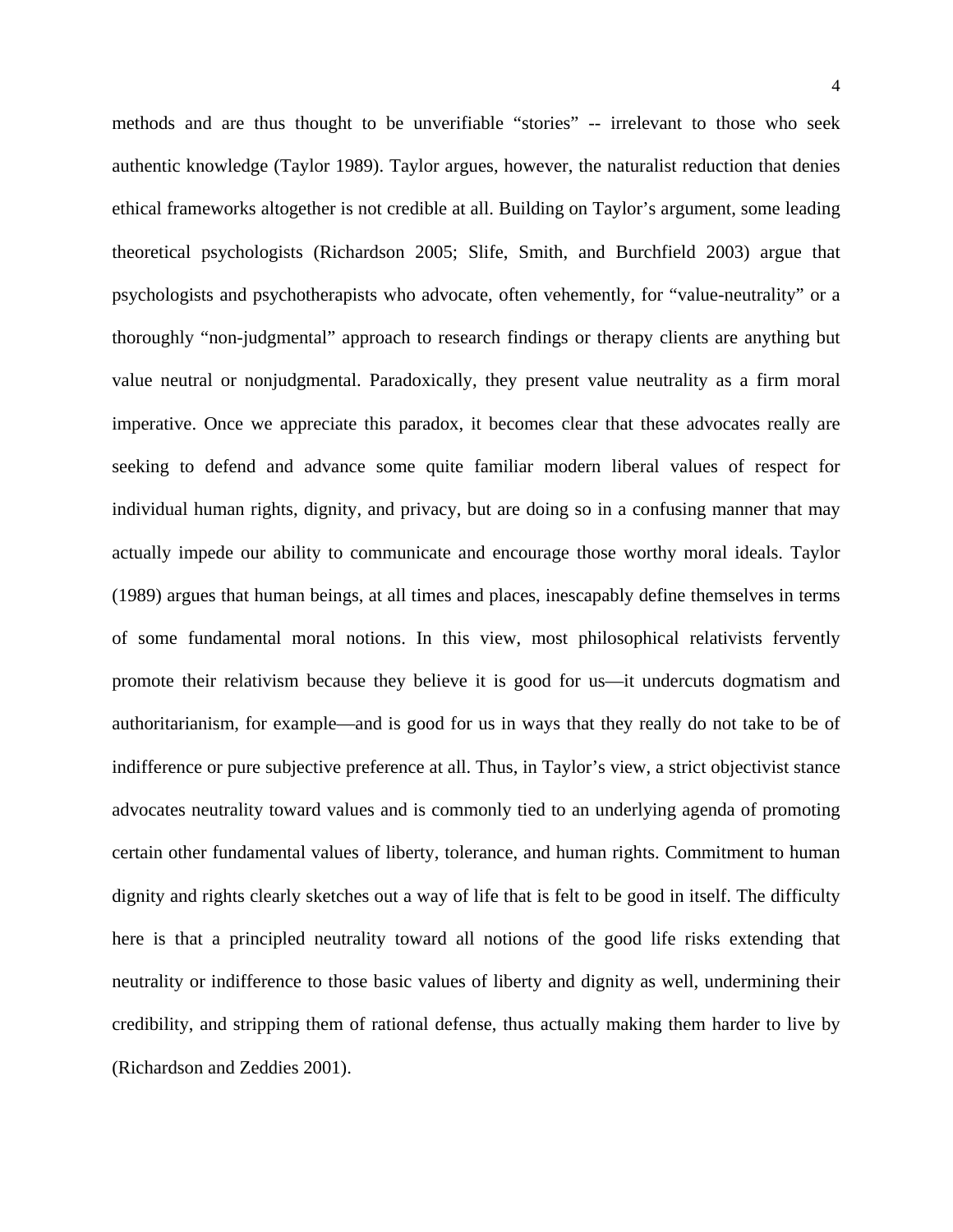According to Taylor (1989), there is an integral relationship between ethical frameworks and coherent human identity: To know who you are involves being oriented in a moral space. In such a space questions arise about what is good or bad, what is worth doing and what is not worth doing. Taylor argues that human beings cannot live without ethical frameworks and that to try to do so would result in what we would readily recognize as damaged personhood or severe identity crisis. Identity consists, in part, of knowing what is of crucial importance to us. Identity is defined by the values and ethical commitments which provide the frame within which one can try to determine from case to case what is good or valuable or important – what ought to be done or what ought to be opposed. If one were to lose the overarching sense of a framework of commitments, then one would be at a loss for knowing the significance of things on a range of issues. An acute form of disorientation on this order would be equivalent to an identity crisis. It would involve not knowing whom one is because of radical uncertainty about where one stands. In this view, gaps or contradictions in our ethical viewpoints may raise vexing questions about how to resolve such discrepancies.

Taylor's (1989) Gadamer (1989) philosophical hermeneutic approach puts forward the claim that humans "always already" presuppose and take seriously some ethical framework and commitments. This does not mean, however that they can or do lay claim to final or certain truth in the moral sphere. Quite the contrary; in this view, it is the individual who claims to be able to stand apart form all such values and commitments and achieve utter value-neutrality who is making absolutistic claims. In the hermeneutic approach, "truth," is socially distilled and clarified. Our moral understandings and frameworks are rooted in and shaped by particular cultural and historical contexts. They are shaped and reshaped through a process of mutual influence and dialogue that depends greatly upon the context and particular parties involved.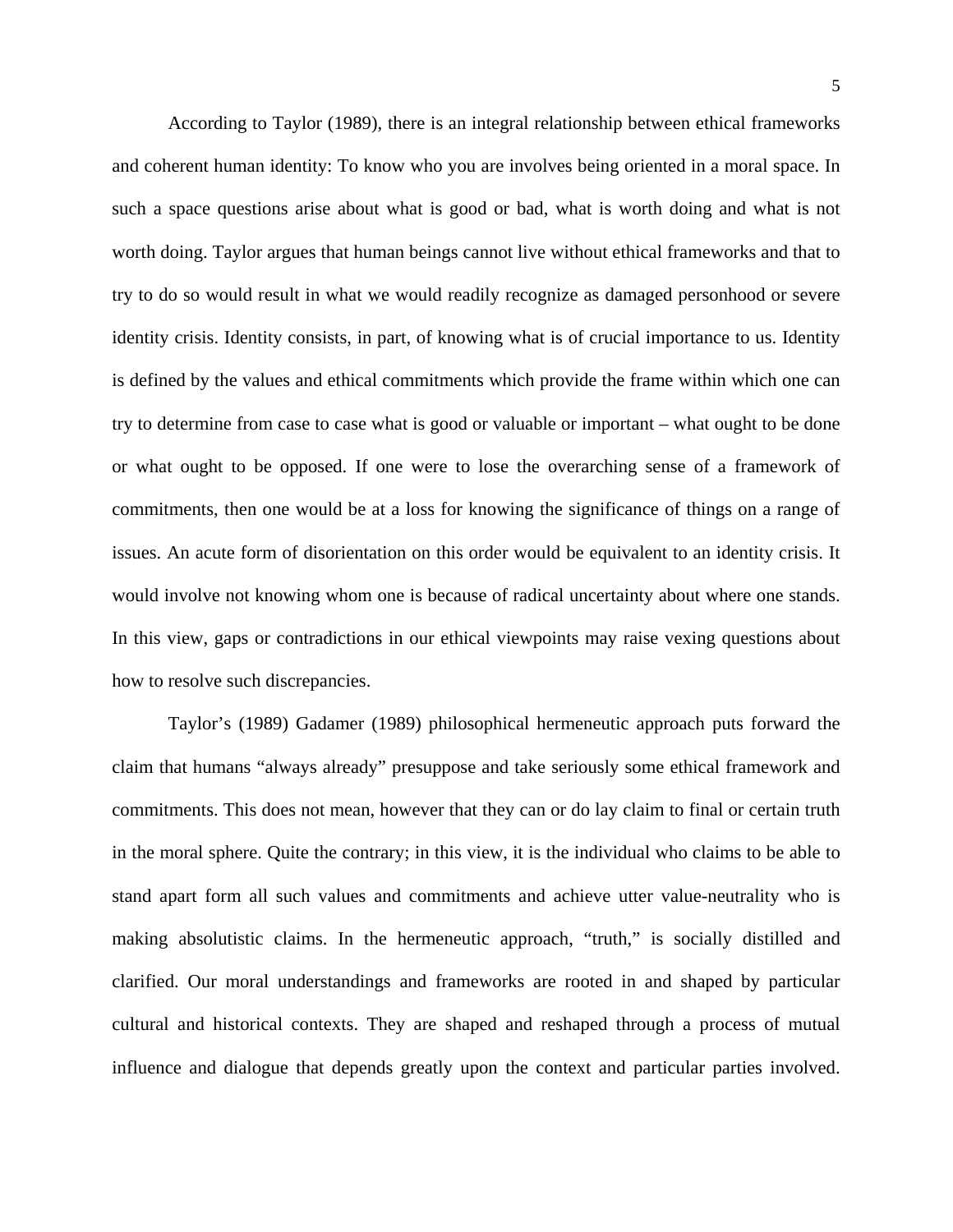Thus, they show great variety in history, and are capable of "potentially endless innovation" (Taylor 2002, 129).

However, the hermeneutic view by no means implies that we are in a position to proclaim a total relativism of moral beliefs or points of view. Such a relativism, just as much as a strong "objectivism" (Bernstein 1983), only make sense if propounded from a god's eye point of view, which we are far from attaining. Thus, the human situation seems to be that we live in a certain quintessentially human, exquisite, sometimes unbearable tension. On the one hand, we harbor self-defining beliefs and values concerning things we care about greatly, in which we have a "deep identity investment," sometimes in "distorted images we cherish of others" (Taylor 2002, 141.) On the other hand, since our ideals and our images of others and events are always partial or distorted in some way, we need not just to compromise and get along with others, but to learn from the past, others, or other cultures. In this sense, we depend upon them greatly in matters closest to our own hearts, an often uncomfortable and taxing situation. To gain such learning, we have to open ourselves to other perspectives, let them call us to account and interrogate or challenge us and allow at least some degree of what Gadamer (1989) calls a "fusion of horizons" to take place, a melding of insights that incorporates old ones and new in a transformed outlook. In doing so, we sometimes incur a deeply personal, sometimes painful "identity cost" (Taylor, 2002, 141)

Probably the most salient moral obligation for individuals in our culture is, at a minimum, to respect the rights of others, and ideally to care for or seek the good of others (e.g., Sampson 2003). This ethical demand is most clearly seen in our responsibility to assist those who are close to us. For example, a parent who is neglectful or abusive toward his or her children is viewed as failing in his or her duty toward them and judged accordingly. A parent is subject to a degree of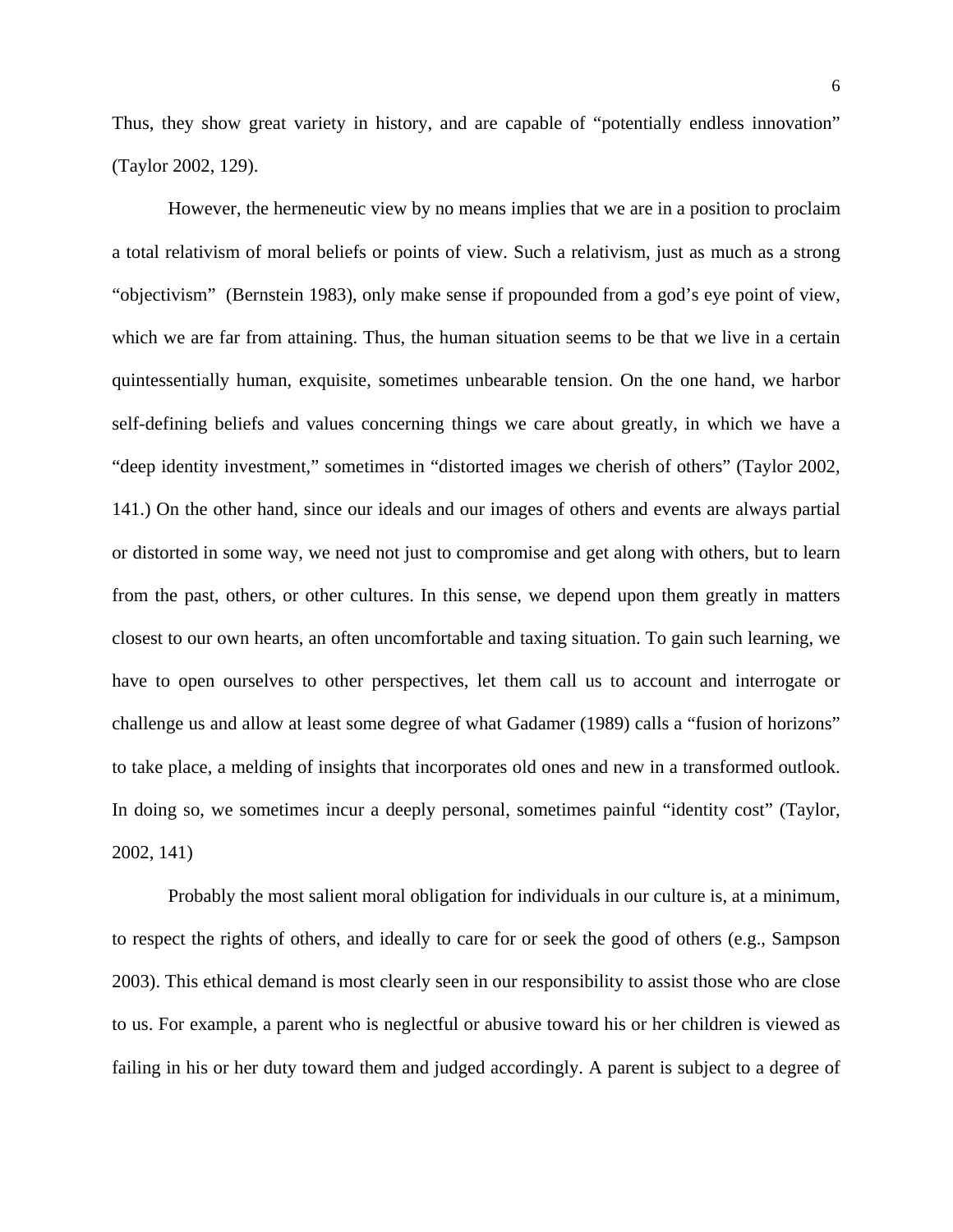regulation by the state, and, if his or her conduct is not deemed satisfactory parental rights may be terminated. The moral obligation of caring for others begins with those who are close to us, but also extends to those who are strangers. It requires that we act charitably toward those we encounter who are vulnerable or in need, even if we are unrelated to them or do not know them. Children are often introduced to this moral responsibility by teaching them the "golden rule" and this ethical formulation is both powerful and pervasive in Western culture (Sampson 2003). On the other hand, modern Western culture, perhaps particularly American culture, is characteristically individualistic. That is, autonomy is highly valued and individuals are expected to pursue their self-interest vigorously. Pursuit of self-interest is likely to have considerable momentum in most cultures, but ethical frameworks and social institutions further support individualism in our culture. We will say more about psychology and individualism later. For now, let us spell out in greater detail the claim that in American culture, pursuit of self-interest is viewed, not just as permissible, but also as a moral imperative. Such a claim may seem counterintuitive, or just plain wrong in light of the previous argument that compassion or care for others is the most salient moral obligation in our culture, so a brief explanation is in order.

To see how deeply embedded the moral imperative of self-interest is in our culture, just consider how our political and economic systems depend on its pursuit. For example, our political system relies upon a balance of powers embodied in the legislative, executive, and judicial branches of government. For the system to work properly, each branch of government must carry out its designated function and preserve its influence so that another branch of government does not grow too powerful and undercut the prerogatives of the other branches or trample the rights of nation's citizens. This balancing of powers is also reflected at a psychological level in the citizenry. Theoretically, through self-interested advocacy, citizens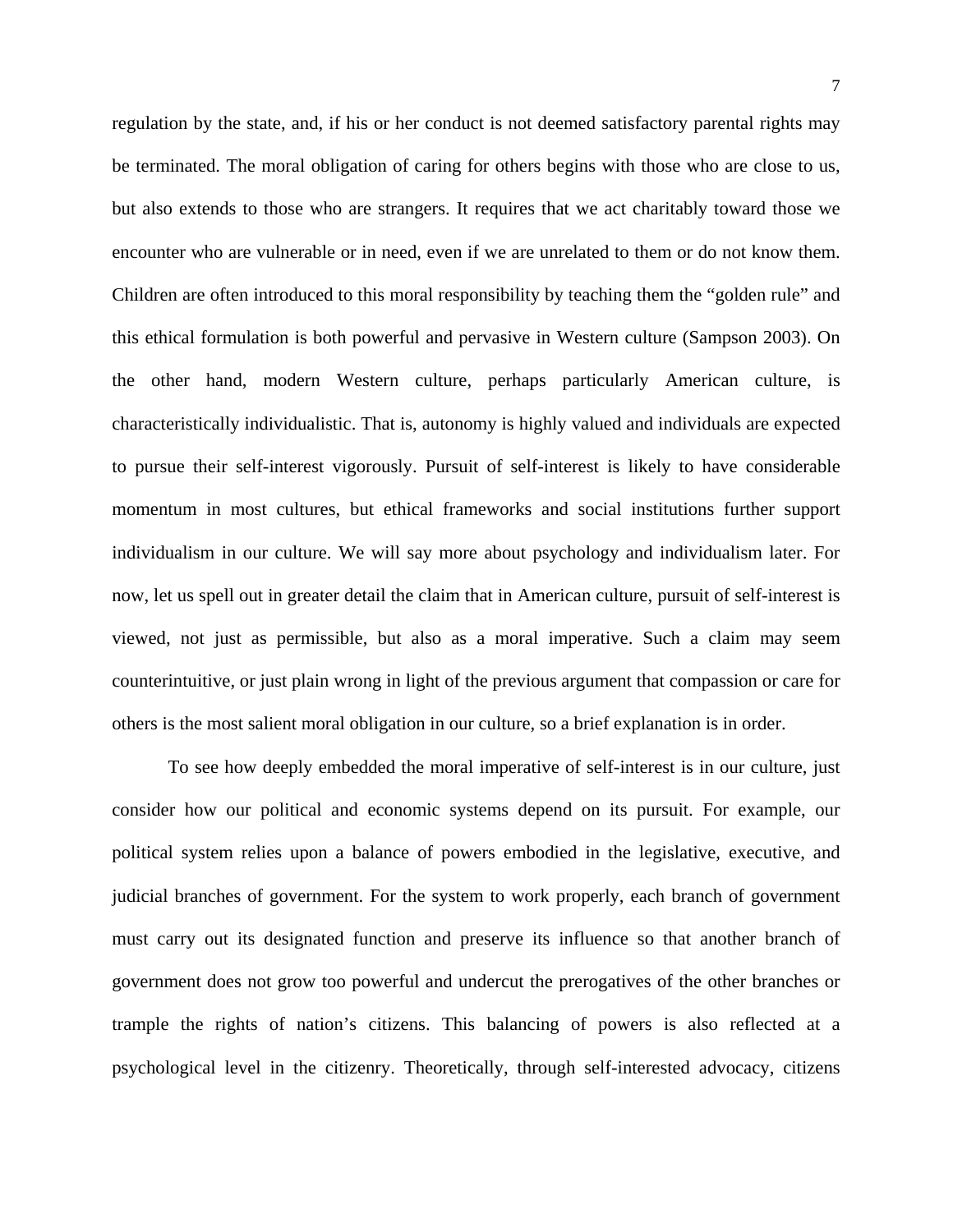protect themselves against the danger that their fellow-citizens will encroach on their rights and privileges. For example, if all citizens, based on self-interest, compete vigorously for government spending in their own political districts and each of their governmental representatives enthusiastically advocate these policies on their behalf, then politicians will ultimately be required to work out a compromise in which, at best, many benefit moderately and few are hurt. Failing to reach such compromises through a competitive process risks creating policies that benefit a few greatly and hurt many irreparably.

Ideally, the economy functions in a similar manner; and self-interest is also its prime mover. Based on self-interest, businesses vigorously compete for customers; workers compete for jobs; consumers compete for commodities; universities compete for students and resources; psychologists compete for clients and research funds, and so on. From an economic perspective, if people at any of these levels fail to energetically pursue their own self-interest, then inefficiency is introduced into the market jeopardizing overall economic well-being. Conversely, it is thought that rigorous competition based on self-interest produces the best products, services, research, and innovation. In short, it is believed that competition based on pursuit of self-interest will produce excellence. Therefore, in this view, it is incumbent upon individuals to pursue their self-interest for the welfare of the political system, the health of the economy, and the good of society. Although pursuit of self-interest is not as often directly asserted as a moral good as altruism, this line of reasoning suggests that pursuit of self-interest is regarded as a kind of moral imperative in our society. An indication of that is our tendency to look down on people who do not aggressively pursue success and satisfaction or fail to show concern to "be all they can be." We often feel guilty if we do not drive ourselves toward these goals.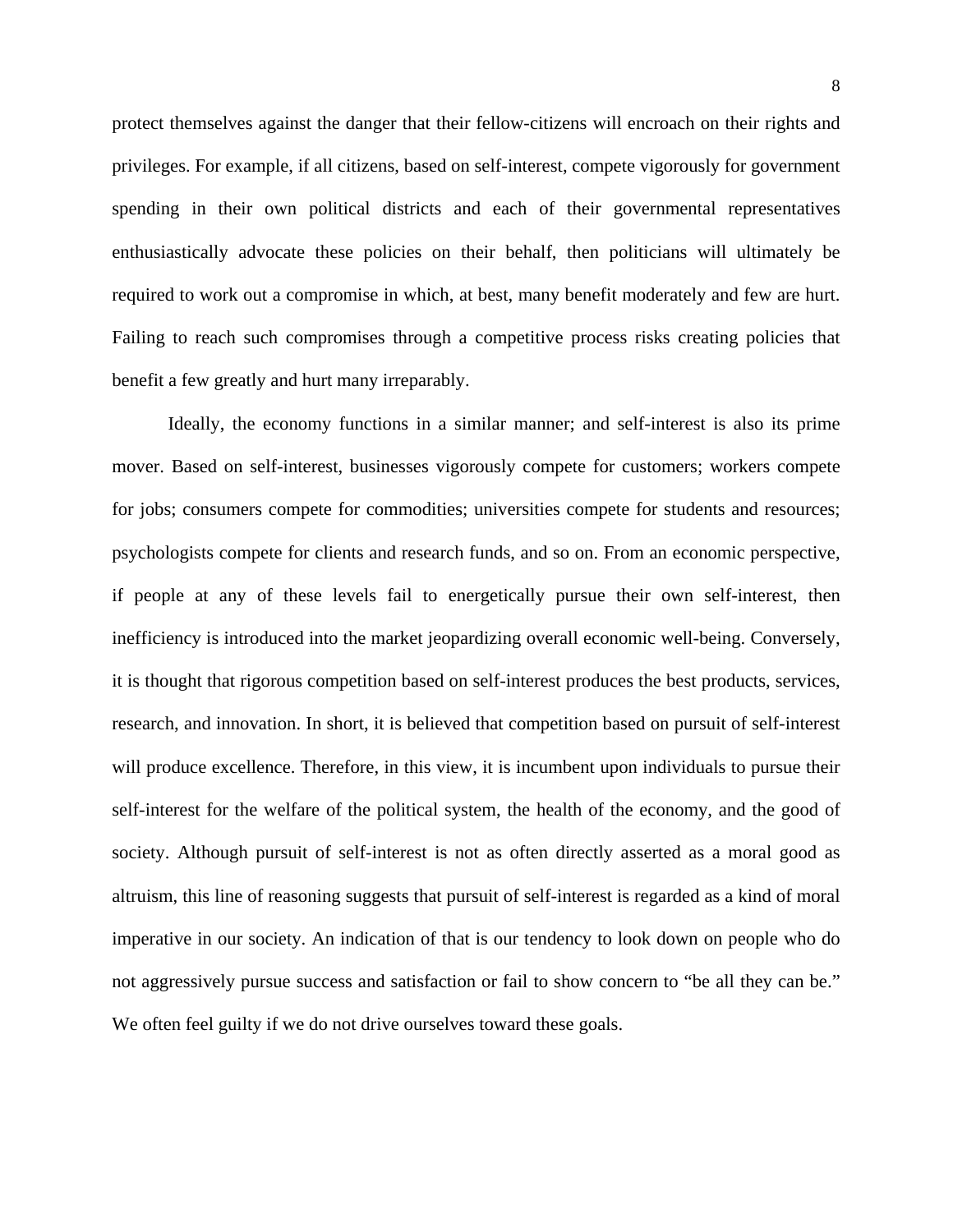Of course, unregulated pursuit of self-interest risks undermining social cohesion and even the viability of social institutions instrumental to the pursuit of self-interest through a clash of wills in which the overriding factor determining any outcome is power or success at any cost (Richardson and Zeddies 2001). To mitigate the destructive consequences of unrestrained pursuit of self-interest, our kind of society lays down rules and procedures that govern fair play in the pursuit of self-interest. The overarching framework in our culture that sets out the rationale for these rules is commonly termed "liberal individualism" – an ethical framework with philosophical roots in the work of the philosopher Immanuel Kant. It appears to define the moral outlook of modern times for most people. Liberal individualism counterbalances its emphasis on self-interest with an ethical view of human agents as having inherent value, dignity, and rights. The tension between self-interest and respect for the rights of others is regulated based on formal principles of procedural justice (Neal 1990; Rawls 1971). A major advantage of the emphasis on respect for individuals and their choices regarding particular ends in living is freedom from imposition of choices by powerful or capricious outside authorities. Liberal individualism represents a genuine endeavor to do away with dogmatism and affirm freedom without abandoning our moral duties to others (Richardson and Zeddies 2001). Tension between these two ethical poles of radical self-interest and deep obligation to respecting the rights of others shapes the way individuals in our culture experience many kinds of interpersonal conflicts.

If liberal individualism is a shared overarching ethical framework, why is it that we seem to have so many disagreements on so many important issues? There are probably multiple reasons for our disagreements, but among them is that within the broad tradition of liberal individualism there are variations on a theme. Different versions of liberal individualism deal with the problem of self-interest differently. Social theorists identify four main variations on the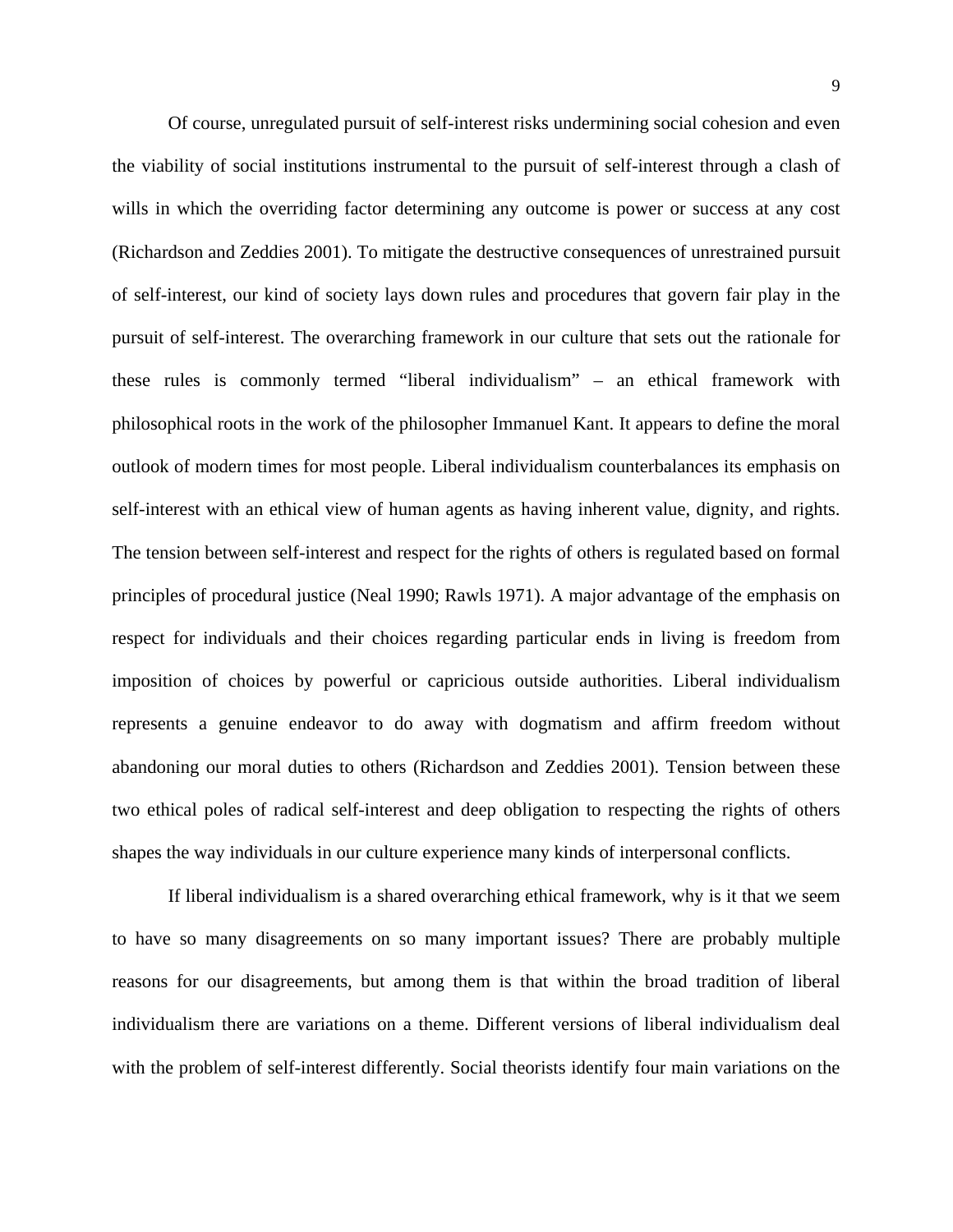theme of liberal individualism that are reflected in various traditions within psychology. Sometimes these strands of individualism are referred to as "disguised ideology" (Bernstein, 1983; Richardson, 2005) because they represent basic philosophical and ethical assumptions that serve as a basis for psychological inquiry and practice, yet they often go unrecognized and unquestioned, hidden behind a pretense of dispassionate value-neutrality.

In their text *Habits of the Heart*, (Bellah et al. 1985), the authors identify two main forms of individualism in modern times: "utiliitarian individualism" and "expressive individualism". Utilitarian individualism assumes that the ends of human life are either innate pleasures and satisfactions or simply whatever goals or desires we happen to prefer. Human thought and action are essentially tools for effectively and efficiently pursuing survival, security, and satisfaction. The ego in Freudian or classical psychoanalytic theory is almost a purely utilitarian calculator of self-gratification working within the confines of socially permissible boundaries. Although behavioral and cognitive theories are generally at odds with psychoanalytic theory and practice, it has been pointed out that utilitarian individualism is foundational for them, as well (Richardson and Zeddies 2001). In fact, many psychotherapy theories appear to have an instrumental orientation that emphasizes means-end calculation derived from utilitarian instrumentalism. A basic concern of these approaches revolves around developing more and more effective means of self-control of thought and behavior to attain rationally calculated satisfactions. A problem with an overemphasis on instrumentalism suggested by some theorists is that though it may expand our control over thoughts and behavior in important ways, it may also undermine or undervalue the ability to evaluate the worth of the ends we seek. An instrumental orientation is not helpful—indeed may actively undermine—our ability to set needed healthy limits in our personal lives or develop integrity and meaning.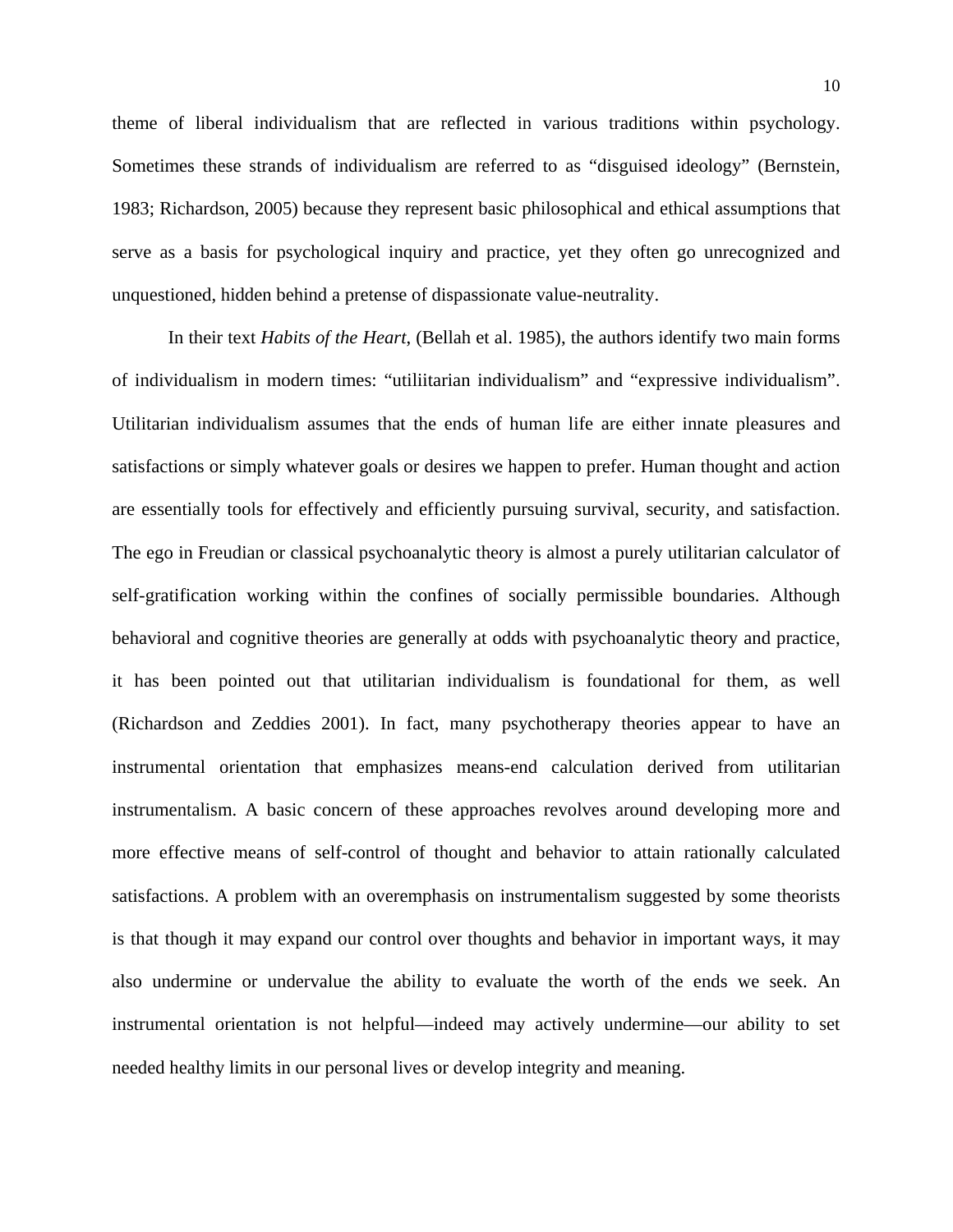Bellah et al. (1985) identify expressive individualism as another form of liberal individualism. The Romantic movement of the late 18th and 19th century was a reaction against the overly rationalistic, calculating aspects of utilitarian views. This view is captured in Wordsworth's famous line "We murder to dissect," which reflects the feeling of the Romantics that the cold analytic tools of science and utilitarian ethics represent an overly rationalistic, calculating and ultimately deadening approach to life that ignores or destroys nature, feeling, beauty, and art. Romanticism is reflected in psychology in client-centered, humanistic, Gestalt, and Kohutian approaches to psychotherapy. These approaches are guided by the core belief that each person has a unique inner source of feeling that ought be expressed in order to fulfill the potential of the individual (Bellah et al. 1985). Expressive individualism tends to view the world and others as aids or impediments to pursuit of self-interest represented by our projects and selfactualization. This view contrast sharply with a notion of moral commitment as something, in part, that sets a limit to the exercise of freedom. By itself, self-actualization of this sort seems insufficient for overcoming egoism, resolving interpersonal conflict, and achieving lasting social ties among mature individuals (Richardson and Zeddies 1999).

A third type of modern individualism, "existential individualism," also figures prominently in psychological theory and practice (Richardson 2005). Like expressive individualism, existential individualism also protests against the rationalism, technical control, bureaucracy and conformity in modern society. However, existential individualism is skeptical of the expressivist idea of getting in touch with inner feelings or impulses as the best way to find integrity and direction in life. In this view, we should take total responsibility for the basic choices that "invent" the ultimate values and "fundamental project" of our lives as a whole. Several modern psychotherapy theories incorporate a version of this ideal of existential freedom,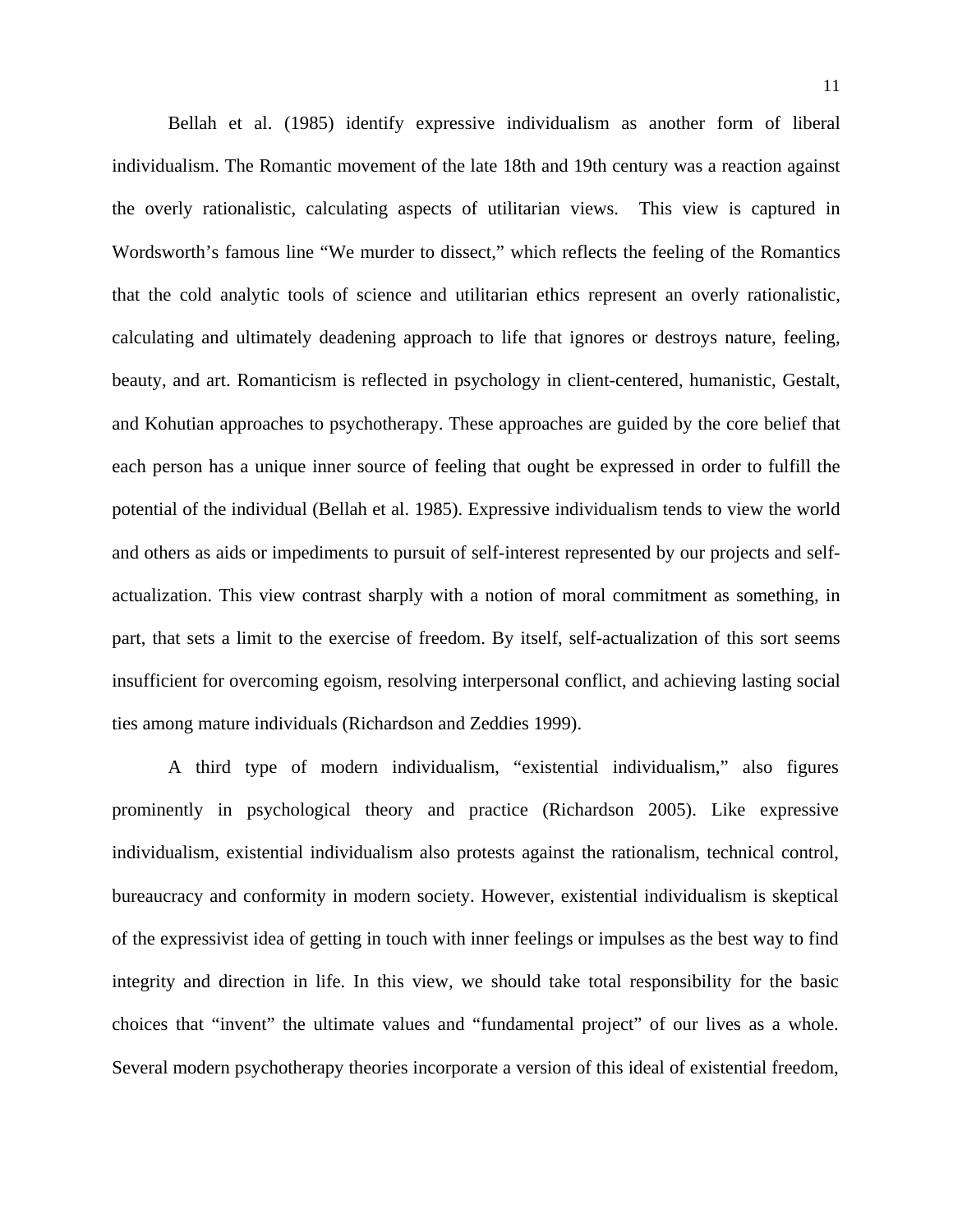including Gestalt therapy and many influential "existential" accounts of psychotherapy (Yalom 1980; May 1958). Despite many appealing aspects of existential individualism including promotion of authenticity, integrity, taking responsibility for one's choices, and opposition to arbitrary authority, some critics claim that it offers too little guidance for evaluating the superiority of one way of life over another. In the end, the radical choice of ultimate values seems to come down to simply registering preferences or just arbitrarily settling on one option over others (Guignon 1986). This perspective may not provide the kind of guidance that would substantially help reign in self-interest in and shore up other values including concern or care for others, more lasting social ties, and a sense of loyalty—albeit a critical one—to one's best traditions or one's community. In fact, existential individualism would seem to actually exacerbate fraying of social bonds due to the emphasis on pursuing realization and fulfillment of the authentic self.

 Richardson and Zeddies (2001) have argued that influential postmodern and social constructionist views in psychology (e.g., Gergen 1985; Gergen and Kaye 1992; McNamee and Gergen 1992) reflect many of the themes of existential individualism, but also represent a distinct form of modern liberal individualism (even though, rejecting the other forms mentioned in many ways, they would deny this). Typically postmodern theorists assert that there is no universal truth about the self. Conceptions of self and world and the meanings or values we live by are believed to be social artifacts that are not grounded in any metaphysical or ethical reality, but are formed through ongoing "negotiations of meaning" in social life. Constructionist thinkers emphasize how deeply embedded in and shaped by culture we are. They insist that the only basis for evaluating our beliefs or values, in everyday life, science, or psychotherapy, is according to their "pragmatic implications" (Gergen 1985, 275). Any claim to hold "true" moral beliefs or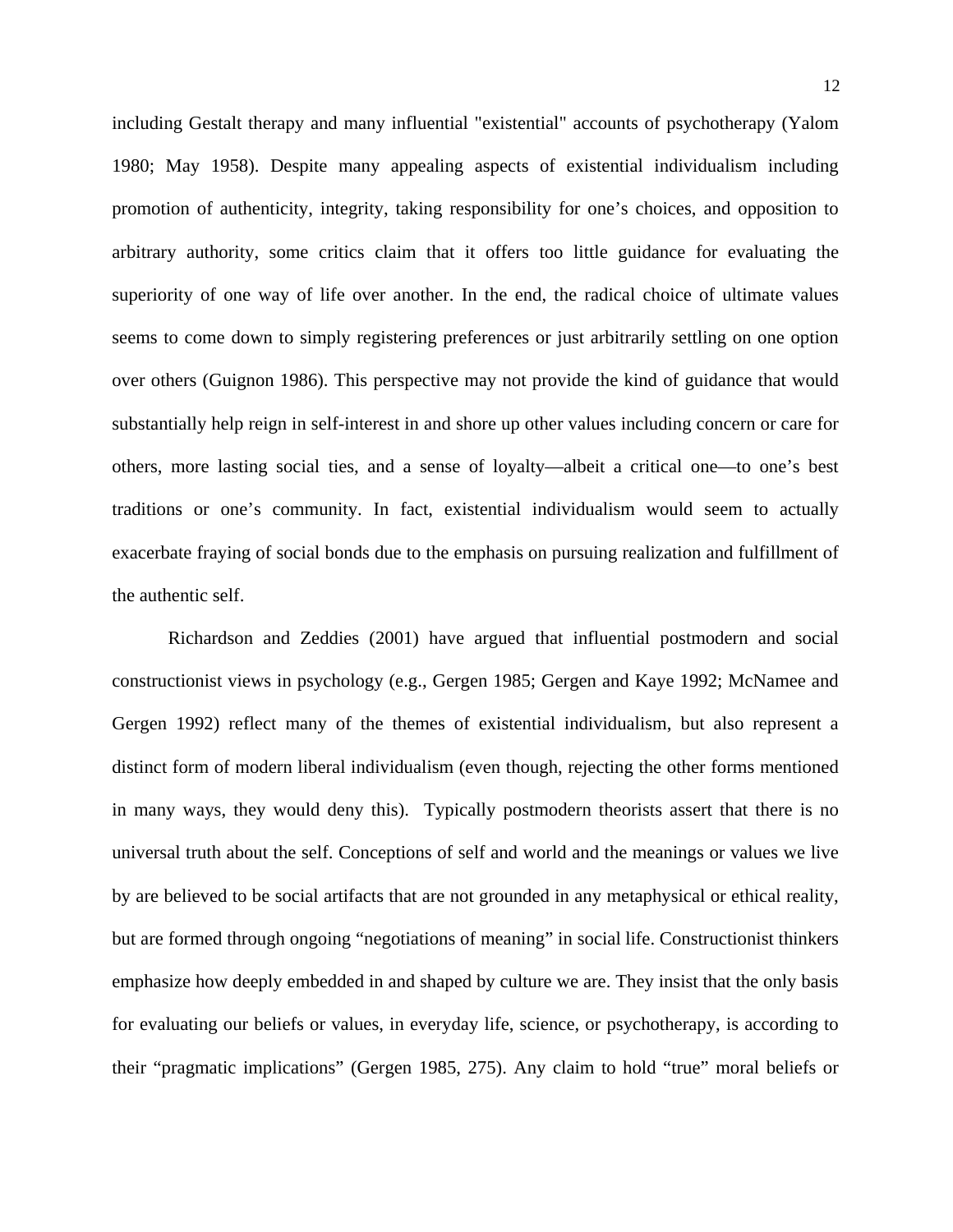values only gets in the way of what truly "works" in the business of living. The problem is that this approach itself seems to amount to an ethical stance (disguised ideology) that such theorists deeply believe is right and good for us. It is not something that we could discard with impunity if it no longer suits our "pragmatic" purposes. One may be sure they will protest if we announce we have elected to become neo-Nazis because it best serves our ends of ruling the world and gratifying sadistic inclinations. In fact, the values and goals in living constructionists implicitly recommend seem to closely resemble the highly individualistic sort of radical freedom advocated by existentialists, and like existentialists, they reveal, in the end, that they endorse many familiar liberal individualist values. Thus, they seem to reproduce the paradox of ethical commitment to value-neutrality in yet another variation.

The principle of respect for others' choices as formulated in the various forms of liberal individualism outlined above present a predicament in for psychological theory and applied psychology (Richardson 2005). Stated differently, simultaneous commitments to value-neutrality based on a scientific or naturalist reduction and commitment to the welfare of students, research participants, or psychotherapy clients presents a conundrum for psychologists. Paradoxically psychologists must both remain neutral about the life choices clients make and at the same time be committed to seeking their well-being. In practice this may be quite difficult, if not impossible, as when a psychotherapist works with a client to formulate life goals including longterm relationships and career goals. Remaining value-neutral while doing such work often requires obscuring how much "health" or "adjustment" is, in part, defined by cultural and moral norms, and how much we influence clients in adopting or reworking the meanings they live by (Christopher 1999; Fancher 1995; Richardson, Fowers, and Guignon 1999).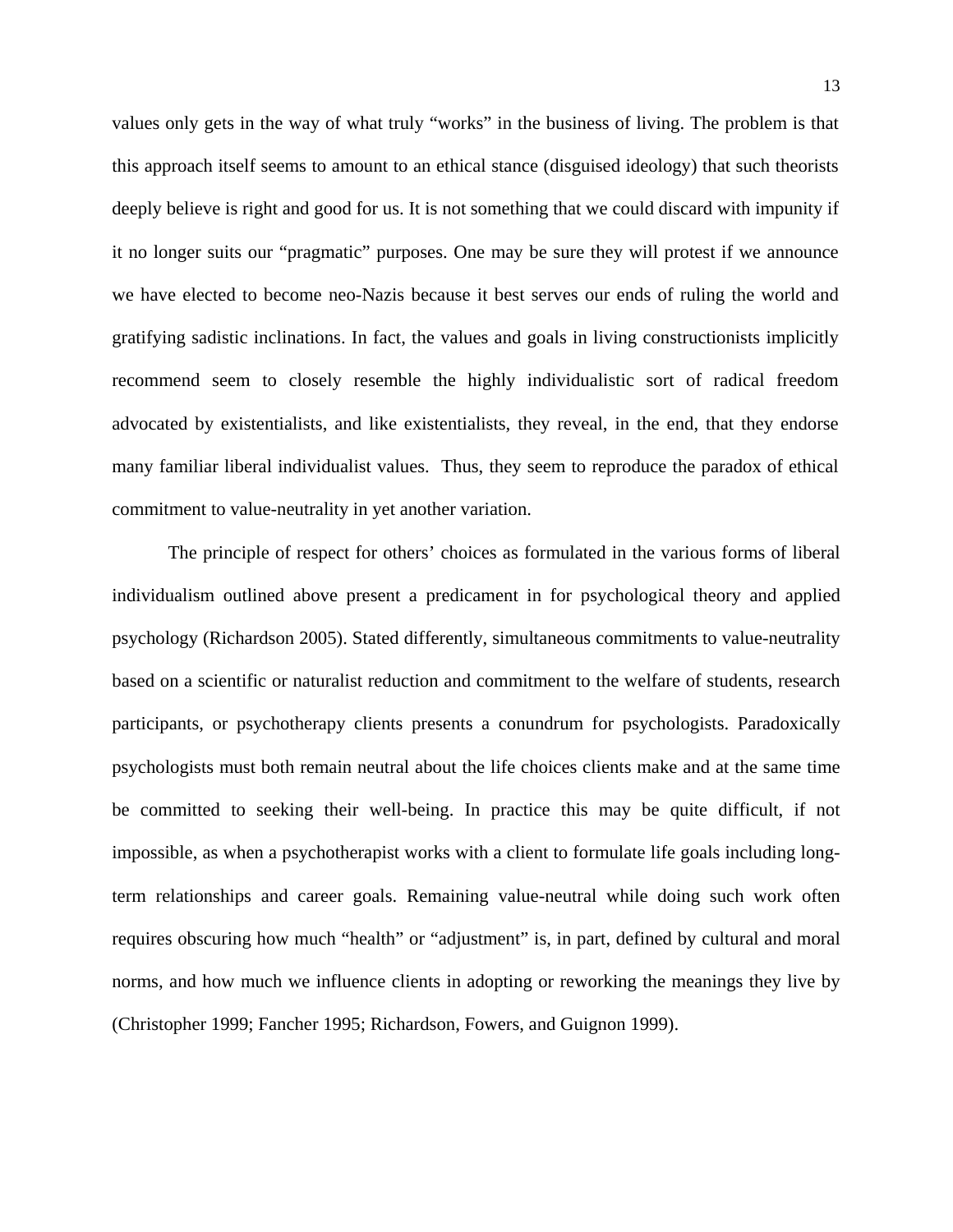Children and adolescents growing up in American society may not be aware of the arguments that justify and promote the pursuit of self-interest. Nevertheless, they are immersed in a culture that promotes the pursuit of self-interest, self-promotion, and competition. Cultural slogans such as "Be yourself," "Be all that you can be," "Express yourself, "Thirst is everything" are repeated time and again in many different formats. Competition and self-promotion play a large role in the acculturation of children in schools where they compete in the classroom for grades and ultimately for admissions to good colleges and choice jobs. Extracurricular activities such as sports, band and orchestra instruction and contests, debate teams and other extracurricular activities are often organized around a competitive premise. The underlying assumption is that through competition children will be able to develop their fullest potential. Pursuit of self-interest generally needs little prompting to become a force to be reckoned with. Parents of children and adolescents do not need studies conducted by developmental psychologists to let them know that children's natural inclination is to pursue what they perceive to be their own self-interest. However there are ramifications for the development of children who grow up in a culture whose political, economic, and ethical systems are predicated on selfinterest and competition. Many cultural critics have voiced concern about our culture's selfindulgent consumerism egged on by the marketing industry. Some have argued cogently that our culture promotes narcissism and that psychology, with its emphasis on individualism and neglect of ethics, has at times unwittingly added to these problems rather than ameliorated them (e.g., Cushman 1990).

The dilemma presented by the conflict between self-interest and obligation to others creates a context in which children (and adults) may experience ambivalence and confusion. How do children and adolescents successfully integrate the notion that their classmate is both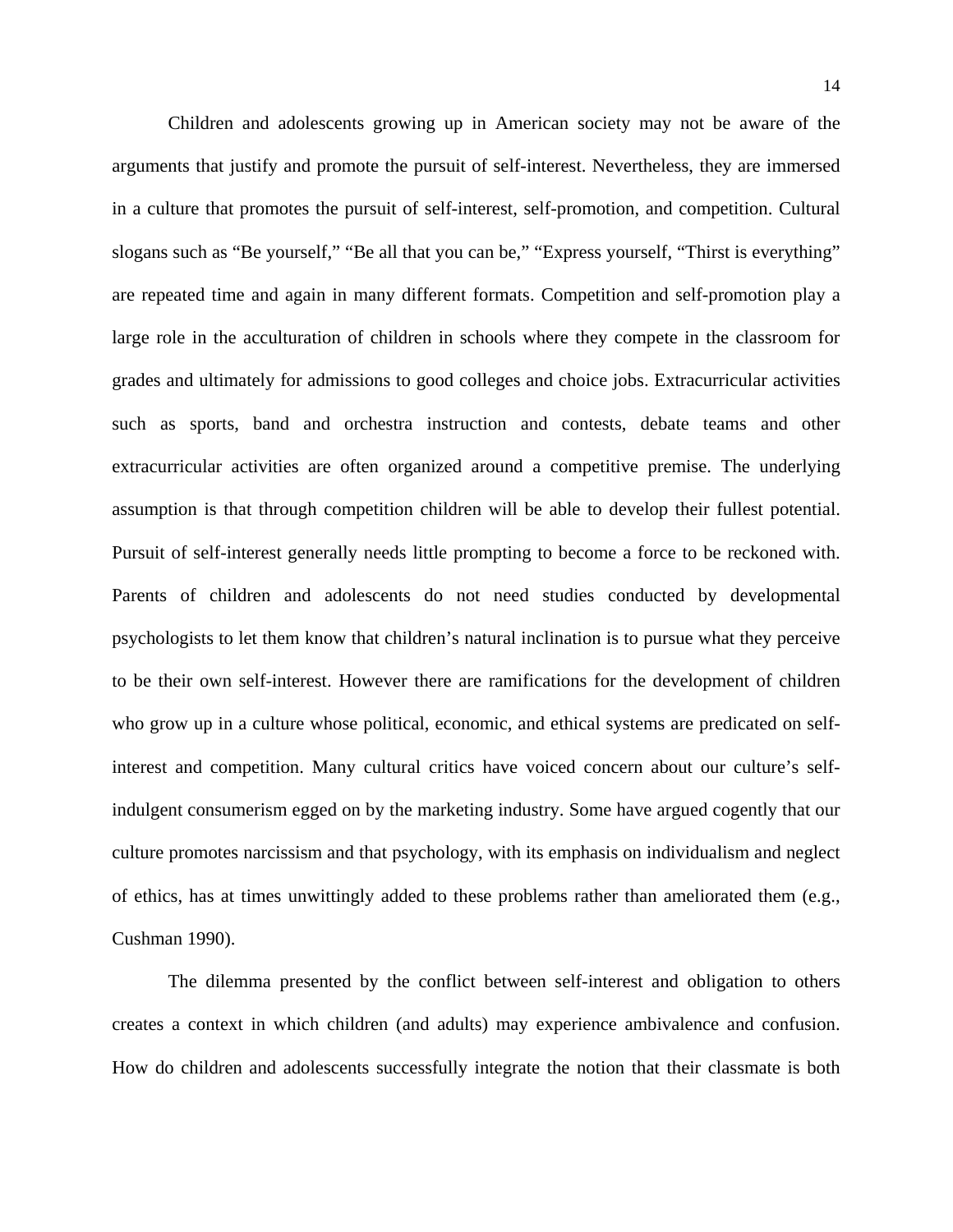their friend and the person whom they need to beat to win a competition, to be valedictorian, or to get into the best college? Many (not all) of us learn to live with such conflicts and tensions, but at what price in terms of self-acceptance, real maturity, or spiritual peace. How does an adult judge how much time to devote to one's career versus one's children, spouse, or aging parents? Ambivalence in interpersonal relationships can be particularly challenging for young children. For example, Harter and Buddin (1987) conducted a study in which young children, ages 4 and 5 years old, sometimes firmly denied experiencing more than one emotion at a time. Their comments included: "There is no way you could have two feelings at the same time since you only have one mind!" Other children, though more concrete in their formulations, still recognized the paradoxical nature of the experience. For example one asserted: "You'd have to be two different people to have feelings at the very same time;" while another proposed, "You can't make your mouth go up and down at the same time" (Harter and Buddin 1987, 398). In a study of college students (Harrist, in press), participants reported experiencing ambivalence and tremendous anxiety associated with dilemmas presented by weighing their obligations in interpersonal relationships. Their experiences were described as disorienting. At times they were disorienting to the extent that some reported feeling "crazy" or psychotic. Responses from people across a wide range of developmental stages indicate that dilemmas posed by competing or conflicting interpersonal obligations are confusing, anxiety provoking and difficult to resolve. Liberal individualism's internal tensions and its overall insufficiency in terms of making peace with life's many limitations and sufferings surely exacerbate these difficulties and stresses.

Some have argued that liberal individualism's characterization of human action and motivation as exclusively or primarily self-interested may be a self-fulfilling prophecy. Others feel that liberal individualism's vision of the good life seems to undermine the capacity to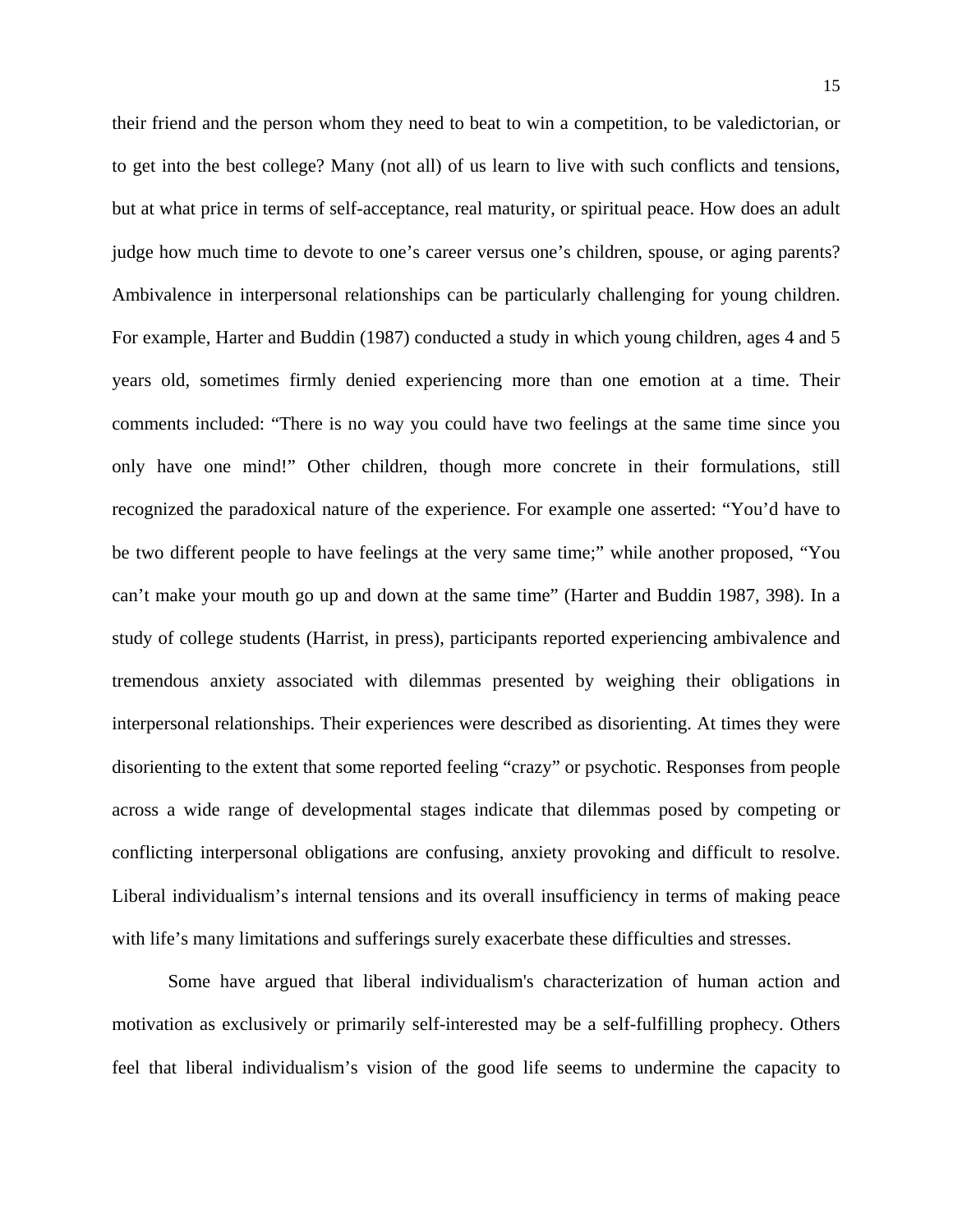respect and cherish others--that its emphasis on individual rights and autonomy tends to underestimate the value of relationships and other non-instrumental goals. According to Michael Sandel, the individualistic public philosophy by which we live "cannot secure the liberty it promises, because it cannot inspire the sense of community and civic engagement that liberty requires" (Sandel 1996, 6). Ultimately, self-interested pursuit of happiness may degenerate into a pursuit of security and/or self-gratification that may not be fulfilling or generative or promote the type of meaningful social ties and sense of community most of us we aspire to in the long-run. Sandel and others currently are exploring how fundamental liberal values of human rights, dignity, and autonomy might be integrated with a richer sense of individual character and community belonging (Damon 1995; Etzioni 1996; Glendon 1991). However we may not even be able to address that challenge, or appreciate the need to address it, unless we first raise our consciousness about the internal tensions and significant blind spots of modern liberal individualism—the problematic credo that to a great extent we strive to live by while encouraging our children to do the same.

## **References**

- Bellah, R., R. Madsen, W. Sullivan, A. Swindler, and S. Tipton. 1985. *Habits of the heart: Individualism and commitment in American life.* Berkeley: University of California Press.
- Bernstein, R. J. 1983. *Beyond objectivism and relativism*. Philadelphia: University of Pennsylvania Press.
- Christopher, J. 1999. Situating psychological well-being: Exploring the cultural roots of its theory and research. *Journal of Counseling and Development* 77: 141-152.
- Cushman, P. 1990. Why the self is empty. *American Psychologist* 45: 599-611.
- Damon, W. 1995. *Greater expectations: Overcoming the culture of indulgence in America's homes and schools*. New York: Free Press.
- Etzioni, A. 1996. *The new golden rule: Community and morality in a democratic society*. New York: Basic Books.
- Fancher, R. 1995. *Cultures of healing: Correcting the image of American mental health care*. New York: W. H. Freeman and Company.
- Gadamer, H. G. 1989. *Truth and method*, edited by J. Weinsheimer; translated by D. Marshall. New York: Crossroad.
- Gergen, K. 1985. The social constructionist movement in modern psychology. *American Psychologist* 40: 266-275.
- Gergen, K. and J. Kaye. 1992. Beyond narrative in the negotiation of therapeutic meaning. In *Therapy as social construction*, edited by S. McNamee and K. Gergen, 166-185. London: Sage.